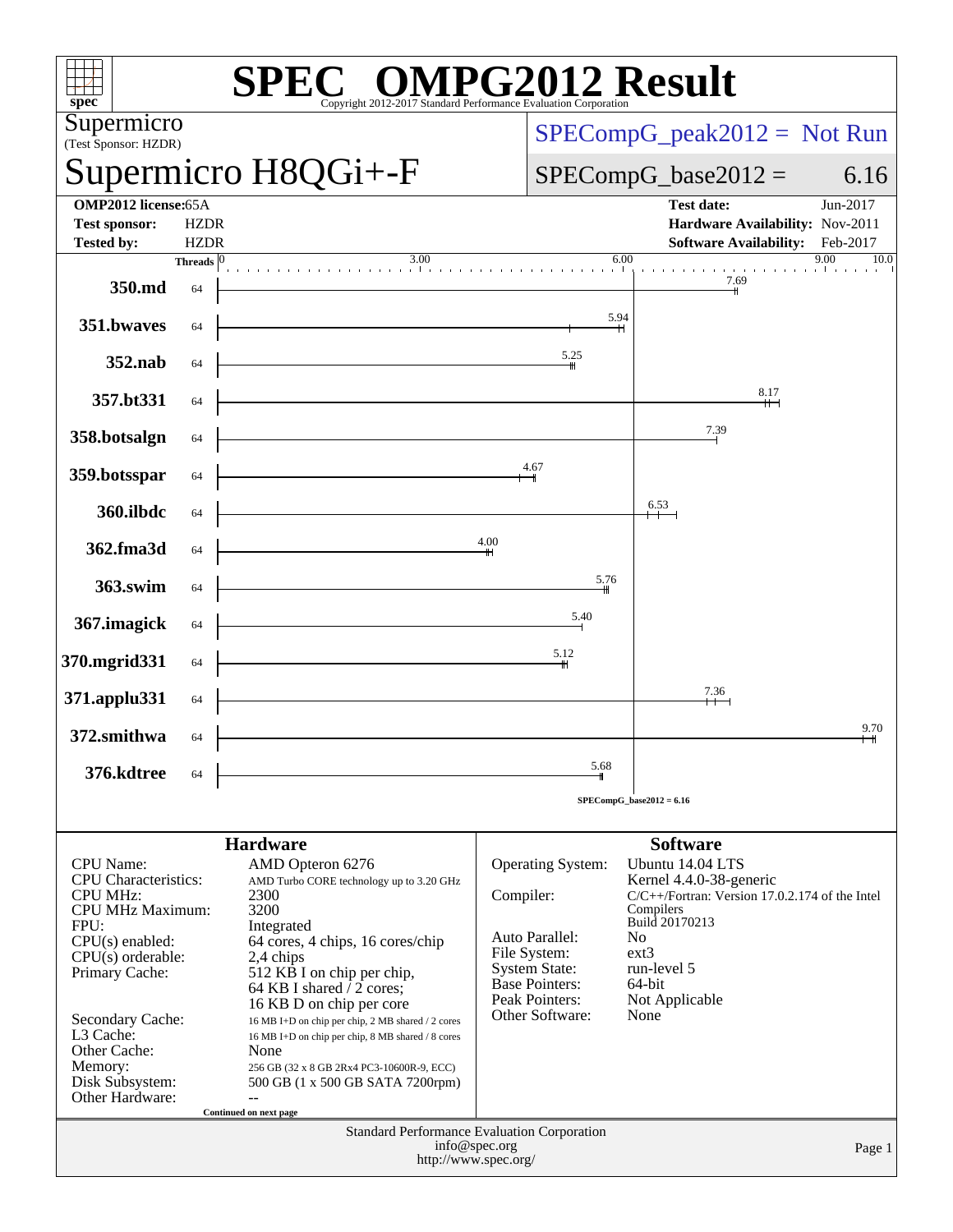

# **[SPEC OMPG2012 Result](http://www.spec.org/auto/omp2012/Docs/result-fields.html#SPECOMPG2012Result)**

(Test Sponsor: HZDR) Supermicro

### permicro H8QGi+-F

[SPECompG\\_peak2012 =](http://www.spec.org/auto/omp2012/Docs/result-fields.html#SPECompGpeak2012) Not Run

#### $SPECompG_base2012 = 6.16$  $SPECompG_base2012 = 6.16$

**[Tested by:](http://www.spec.org/auto/omp2012/Docs/result-fields.html#Testedby)** HZDR **[Software Availability:](http://www.spec.org/auto/omp2012/Docs/result-fields.html#SoftwareAvailability)** Feb-2017 [Base Threads Run:](http://www.spec.org/auto/omp2012/Docs/result-fields.html#BaseThreadsRun) 64

[Minimum Peak Threads:](http://www.spec.org/auto/omp2012/Docs/result-fields.html#MinimumPeakThreads) --[Maximum Peak Threads:](http://www.spec.org/auto/omp2012/Docs/result-fields.html#MaximumPeakThreads) --

**[OMP2012 license:](http://www.spec.org/auto/omp2012/Docs/result-fields.html#OMP2012license)**65A **[Test date:](http://www.spec.org/auto/omp2012/Docs/result-fields.html#Testdate)** Jun-2017 **[Test sponsor:](http://www.spec.org/auto/omp2012/Docs/result-fields.html#Testsponsor)** HZDR **[Hardware Availability:](http://www.spec.org/auto/omp2012/Docs/result-fields.html#HardwareAvailability)** Nov-2011

#### **[Results Table](http://www.spec.org/auto/omp2012/Docs/result-fields.html#ResultsTable)**

|                  | <b>Base</b> |                 |       |                |       |                |       | <b>Peak</b> |                        |              |                                                                                                          |              |                |              |
|------------------|-------------|-----------------|-------|----------------|-------|----------------|-------|-------------|------------------------|--------------|----------------------------------------------------------------------------------------------------------|--------------|----------------|--------------|
| <b>Benchmark</b> |             | Threads Seconds | Ratio | <b>Seconds</b> | Ratio | <b>Seconds</b> | Ratio |             | <b>Threads Seconds</b> | <b>Ratio</b> | <b>Seconds</b>                                                                                           | <b>Ratio</b> | <b>Seconds</b> | <b>Ratio</b> |
| 350.md           | 64          | 602             | 7.69  | 604            | 7.66  | 602            | 7.69  |             |                        |              |                                                                                                          |              |                |              |
| 351.bwayes       | 64          | 870             | 5.21  | <b>763</b>     | 5.94  | 753            | 6.02  |             |                        |              |                                                                                                          |              |                |              |
| $352$ .nab       | 64          | 745             | 5.22  | 741            | 5.25  | 736            | 5.29  |             |                        |              |                                                                                                          |              |                |              |
| 357.bt331        | 64          | 570             | 8.31  | 585            | 8.10  | 580            | 8.17  |             |                        |              |                                                                                                          |              |                |              |
| 358.botsalgn     | 64          | 588             | 7.39  | 589            | 7.39  | 589            | 7.39  |             |                        |              |                                                                                                          |              |                |              |
| 359.botsspar     | 64          | 1173            | 4.48  | 1123           | 4.67  | 1117           | 4.70  |             |                        |              |                                                                                                          |              |                |              |
| $360$ .ilbdc     | 64          | 559             | 6.36  | 524            | 6.80  | 545            | 6.53  |             |                        |              |                                                                                                          |              |                |              |
| 362.fma3d        | 64          | 934             | 4.07  | 949            | 4.00  | 953            | 3.99  |             |                        |              |                                                                                                          |              |                |              |
| $363$ .swim      | 64          | $\frac{787}{2}$ | 5.76  | 792            | 5.72  | 783            | 5.79  |             |                        |              |                                                                                                          |              |                |              |
| 367. imagick     | 64          | 1303            | 5.40  | 1304           | 5.39  | 1302           | 5.40  |             |                        |              |                                                                                                          |              |                |              |
| 370.mgrid331     | 64          | 853             | 5.18  | 866            | 5.11  | 863            | 5.12  |             |                        |              |                                                                                                          |              |                |              |
| 371.applu331     | 64          | 836             | 7.25  | 799            | 7.59  | 823            | 7.36  |             |                        |              |                                                                                                          |              |                |              |
| 372.smithwa      | 64          | 550             | 9.74  | 561            | 9.56  | 553            | 9.70  |             |                        |              |                                                                                                          |              |                |              |
| 376.kdtree       | 64          | 790             | 5.70  | 795            | 5.66  | 792            | 5.68  |             |                        |              |                                                                                                          |              |                |              |
|                  |             |                 |       |                |       |                |       |             |                        |              | Results appear in the order in which they were run. Bold underlined text indicates a median measurement. |              |                |              |

#### **[Platform Notes](http://www.spec.org/auto/omp2012/Docs/result-fields.html#PlatformNotes)**

 Sysinfo program /tmp/spec/1.1/Docs/sysinfo Revision 563 of 2016-06-10 (097295389cf6073d8c3b03fa376740a5) running on laser084 Thu Jun 29 11:52:20 2017 This section contains SUT (System Under Test) info as seen by some common utilities. To remove or add to this section, see: <http://www.spec.org/omp2012/Docs/config.html#sysinfo> From /proc/cpuinfo model name : AMD Opteron(TM) Processor 6276 4 "physical id"s (chips) 64 "processors" cores, siblings (Caution: counting these is hw and system dependent. The following excerpts from /proc/cpuinfo might not be reliable. Use with caution.) cpu cores : 8 siblings : 16 physical 0: cores 0 1 2 3 4 5 6 7 physical 1: cores 0 1 2 3 4 5 6 7 physical 2: cores 0 1 2 3 4 5 6 7 physical 3: cores 0 1 2 3 4 5 6 7 Continued on next page

Standard Performance Evaluation Corporation [info@spec.org](mailto:info@spec.org) <http://www.spec.org/>

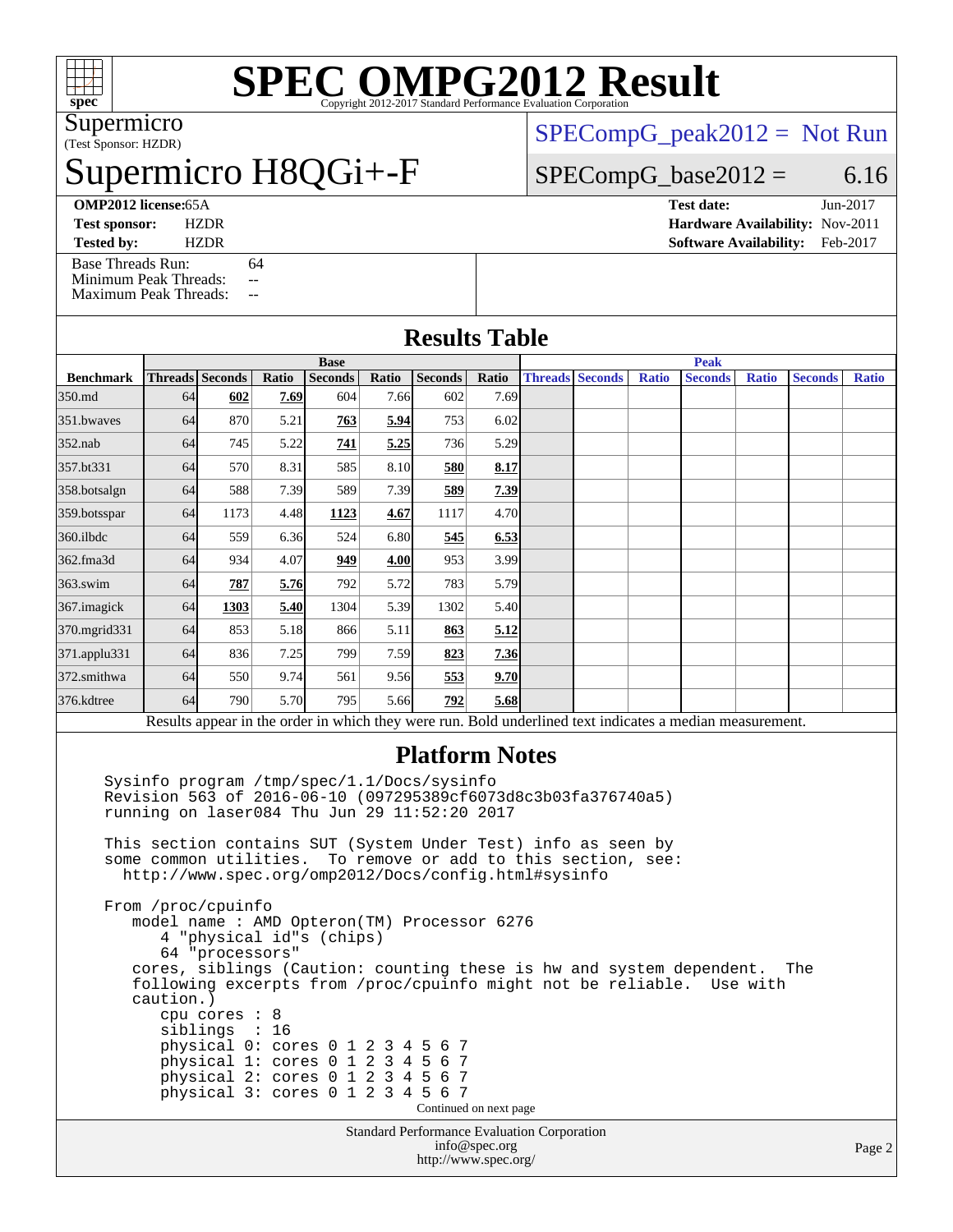

#### **[SPEC OMPG2012 Result](http://www.spec.org/auto/omp2012/Docs/result-fields.html#SPECOMPG2012Result)** Copyright 2012-2017 Standard Performance Evaluation Corporation

(Test Sponsor: HZDR) Supermicro

# permicro H8QGi+-F

 $SPECompG_peak2012 = Not Run$  $SPECompG_peak2012 = Not Run$ 

 $SPECompG_base2012 = 6.16$  $SPECompG_base2012 = 6.16$ 

**[OMP2012 license:](http://www.spec.org/auto/omp2012/Docs/result-fields.html#OMP2012license)**65A **[Test date:](http://www.spec.org/auto/omp2012/Docs/result-fields.html#Testdate)** Jun-2017 **[Test sponsor:](http://www.spec.org/auto/omp2012/Docs/result-fields.html#Testsponsor)** HZDR **[Hardware Availability:](http://www.spec.org/auto/omp2012/Docs/result-fields.html#HardwareAvailability)** Nov-2011 **[Tested by:](http://www.spec.org/auto/omp2012/Docs/result-fields.html#Testedby)** HZDR **[Software Availability:](http://www.spec.org/auto/omp2012/Docs/result-fields.html#SoftwareAvailability)** Feb-2017

#### **[Platform Notes \(Continued\)](http://www.spec.org/auto/omp2012/Docs/result-fields.html#PlatformNotes)**

cache size : 2048 KB

 From /proc/meminfo MemTotal: 264017344 kB HugePages\_Total: 0<br>Hugepagesize: 2048 kB Hugepagesize:

 /usr/bin/lsb\_release -d Ubuntu 14.04.5 LTS

From /etc/\*release\* /etc/\*version\*

 debian\_version: jessie/sid os-release: NAME="Ubuntu" VERSION="14.04.5 LTS, Trusty Tahr" ID=ubuntu ID\_LIKE=debian PRETTY\_NAME="Ubuntu 14.04.5 LTS"

 VERSION\_ID="14.04" HOME\_URL="<http://www.ubuntu.com/"> SUPPORT\_URL="<http://help.ubuntu.com/"> rh-release: Red Hat Enterprise Linux Server release 7.2 (Maipo)

 uname -a: Linux laser084 4.4.0-38-generic #57~14.04.1-Ubuntu SMP Tue Sep 6 17:20:43 UTC 2016 x86\_64 x86\_64 x86\_64 GNU/Linux

run-level 5 Jan 13 08:40

SPEC is set to: /tmp/spec/1.1<br>Filesystem Type Size Filesystem Type Size Used Avail Use% Mounted on 37G 8.1G

Cannot run dmidecode; consider saying 'chmod +s /usr/sbin/dmidecode'

(End of data from sysinfo program)

#### **[General Notes](http://www.spec.org/auto/omp2012/Docs/result-fields.html#GeneralNotes)**

 Environment: KMP\_LIBRARY=turnaround KMP\_BLOCKTIME=infinite KMP\_STACKSIZE=190M OMP\_DYNAMIC=FALSE OMP\_NESTED=FALSE